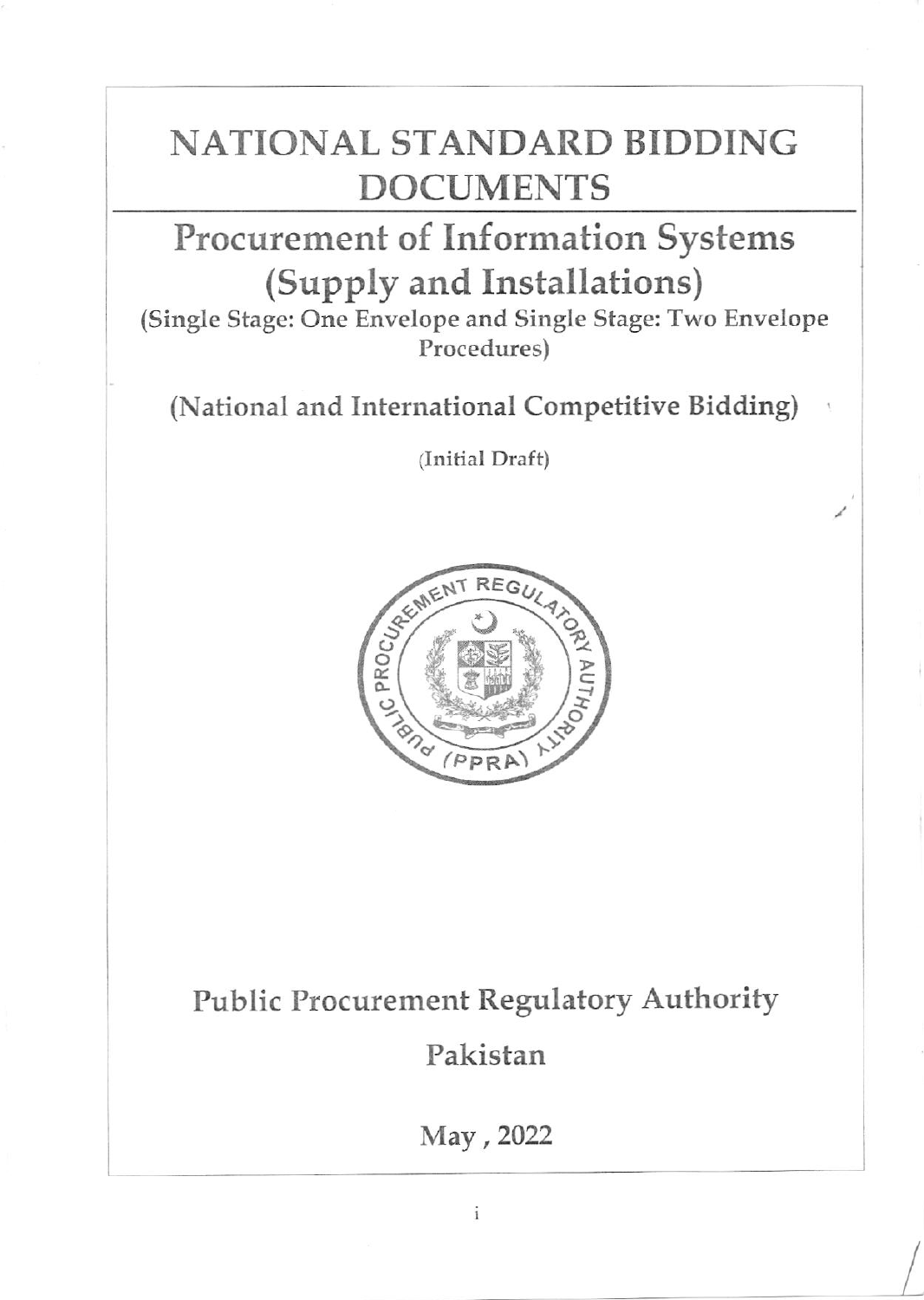### ACKNOWLEDGEMENT

The Authority acknowledges the contribution of following officers of the Authority for development and finalization of this document:

- i. Engr. Muhammad Zubair, Director General (M&E) PPRA
- ii. Mr. Muhammad Ibrahim R. Khan, Deputy Director (M&E) PPRA
- iii. Dr. Asim laleel, Deputy Director (M&E) PPRA

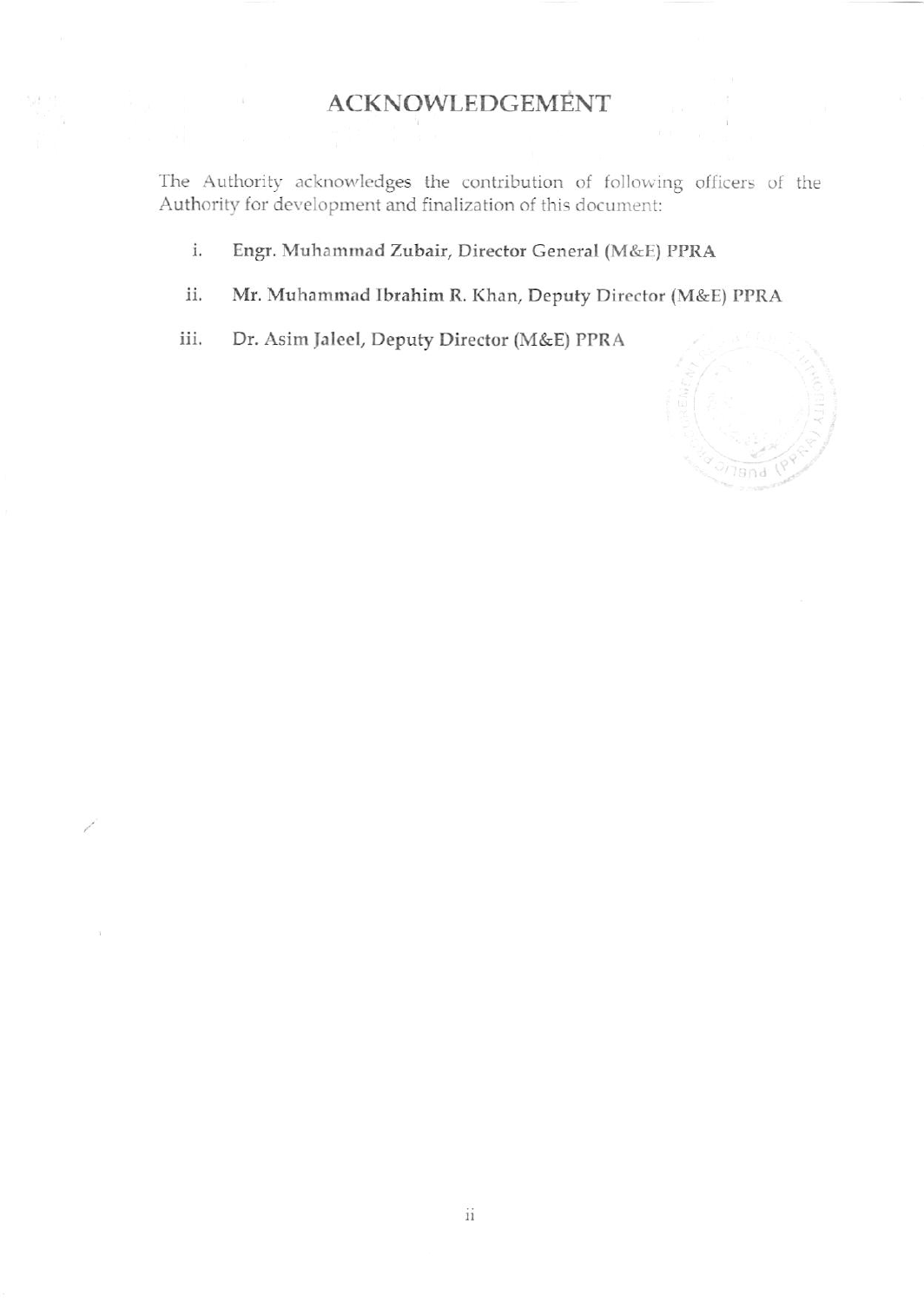#### **PREFACE**

Public Procurement is carried out in Pakistan in accordance with the provisions laid down in Public Procurement Regulatory Framework consisted of Public Procurement Ordinance- 2002; Public Procurement Rules-2004 and allied Regulations, Regulatory Guides and Guidelines.

National Standard Bidding/Procurement Documents are developed for standardizing the procurement procedures and practices in the procuring agencies of the Federation of Pakistan and has the status of the Regulations in terms of section 27 of the PPRA Ordinance read with Rule-23(4) of Public Procurement Rules.

The document consists of general as well as specific provisions to be applicable for the procurement of Information System. The specific provisions supplement to the general provisions and may be amended or opted by the procuring agencies in the manner and to the extent prescribed in the respective sections.

This document is a live document, and may be updated on yearly basis considering the regulatory experience feedback based on monitoring the procurement practices and valuable suggestions of the stakeholders (i.e. procuring agencies, vendors and general public).

This document is being issued as a Trial Version, and hence any suggestions may be sent to the following address:

Engineer Muhammad Zubair, Director General (M&E) PPRA G-5/2 Islamabad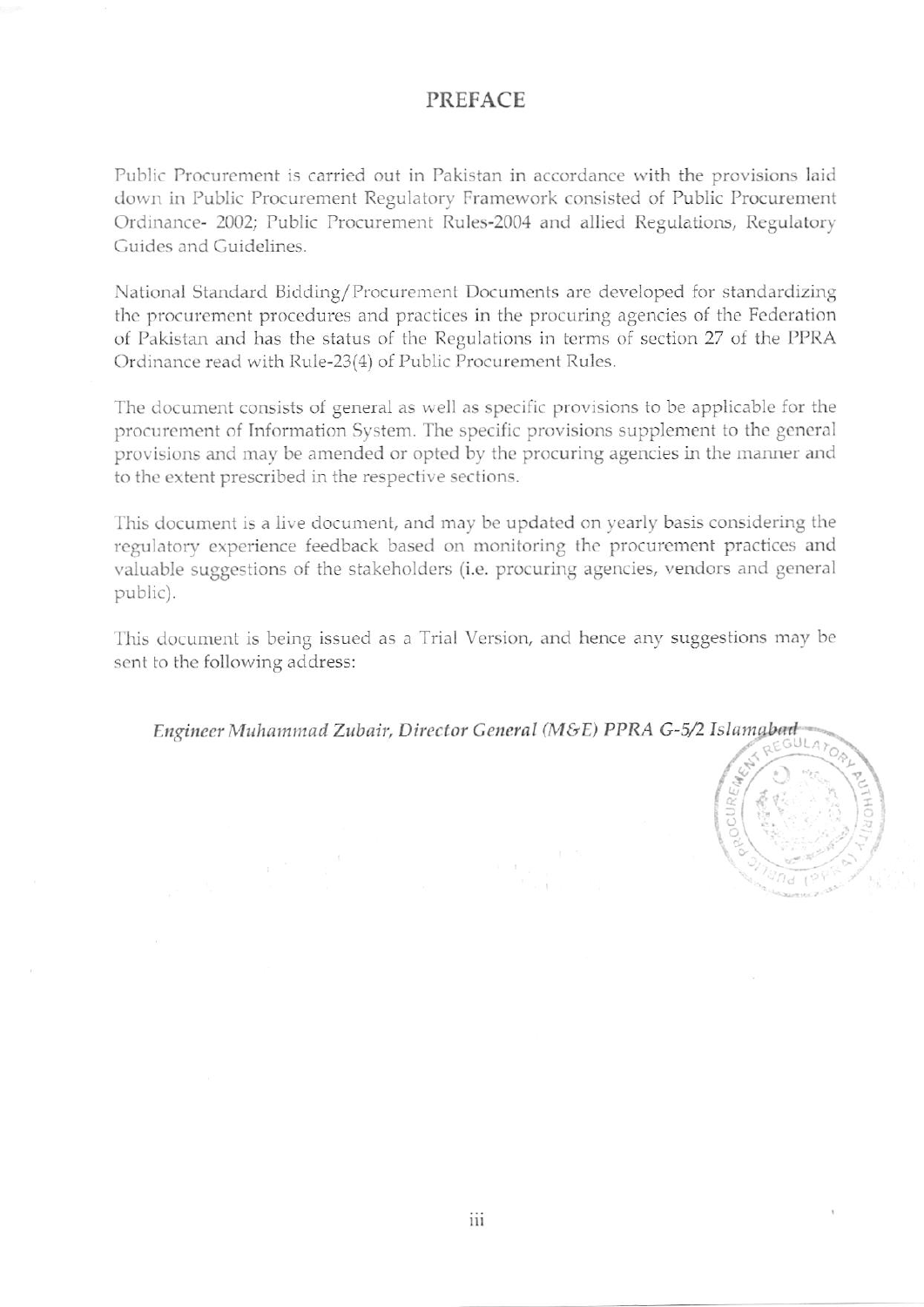### **Standard Bidding Documents for** Procurement of Information System

#### PART-A - BIDDING PROCEDURE & REQUIREMENTS

#### Section I - Invitation to Bids

#### Section II-Instructions to Bidders (ITB)

This Section provides information to help Bidders prepare their Bids. Information is provided for the submission, opening, and evaluation of Bids and for the award of Contract. This Section contains provisions those are to be used without modification(s).

#### Section III- Bid Data Sheet (BDS)

This Section includes provisions specific to procurement and to supplement Section-II, Instructions to Bidders. This section may be customized where option is available, in accordance with the requirements of the Procuring Agency.

#### Section IV - Eligible Countries

This Section contains information regarding eligible countries.

#### Section V - Technical Specifications, Schedule of Requirements

This Section includes the details of specifications for the goods and ancillary services to be procured and schedule of requirements.

#### Section VI - Standard Forms

This Section includes the standard forms for the Bid Submission. Price Schedules, and Bid Security etc. These forms are to be completed and submitted by the Bidder as part of - Bid.

#### PART-B - CONDITIONS OF CONTRACT AND CONTRACT FORMS

#### Section VII - General Conditions of Contract (GCC)

This Section includes the general clauses to be applied in all the contracts. This Section contains provisions those are to be used without modifications.

#### Section VIII - Special Conditions of Contract (SCC)

This Section consists of Contract Specific general and special conditions. The procuring agency may customize the general conditions of the contract section, in accordance with the requirements.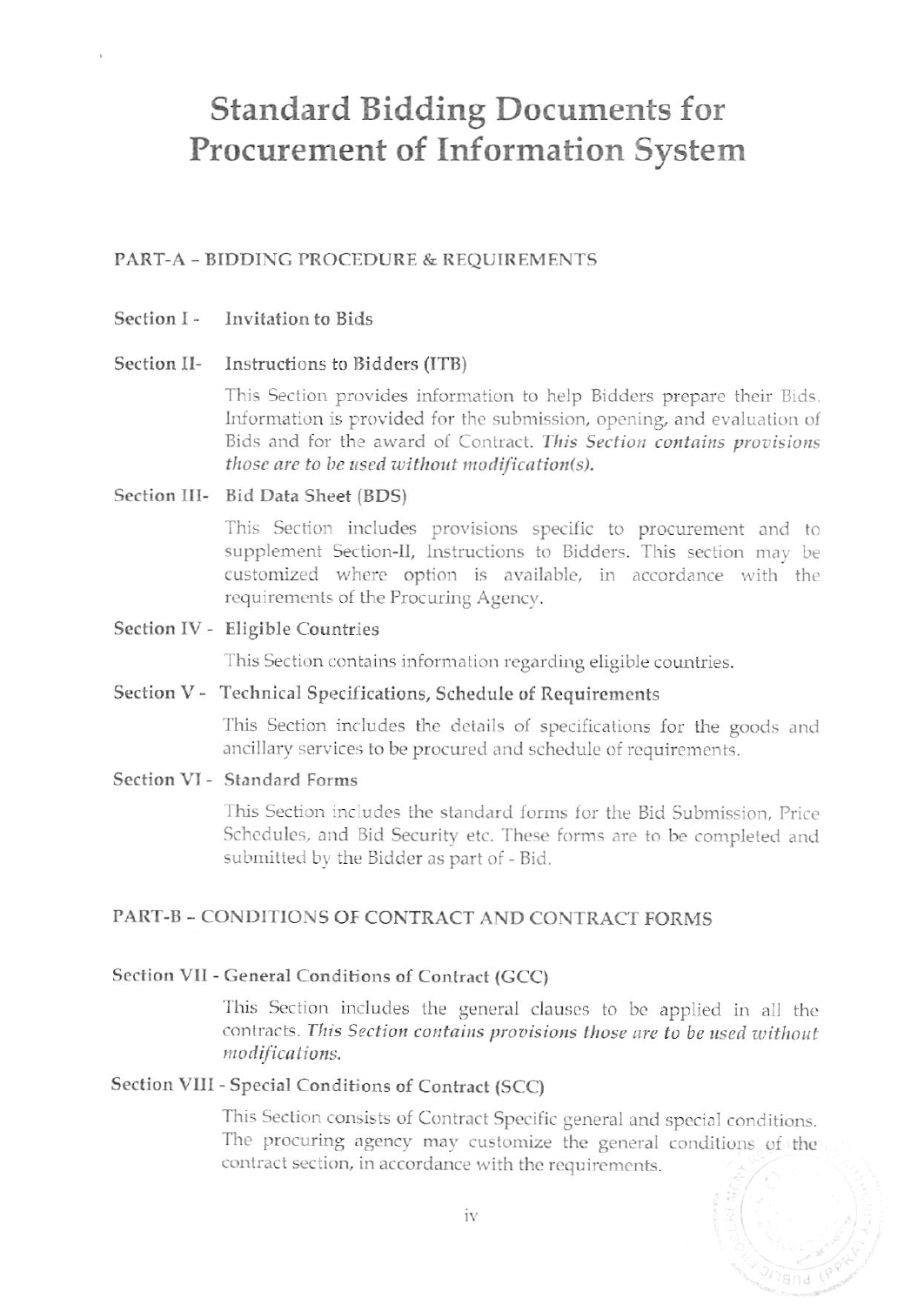#### Section IX - Contract Forms

This Section contains forms which, once completed, will become part of the Contract. The forms for Performance Security will be submitted by the successful bidder to whom Letter of Acceptance is issued, before the award of contract.

### **Integrity Pact**

The successful bidder shall be required to furnish Integrity Pact as per the REGULA<sub>1</sub> attached format.

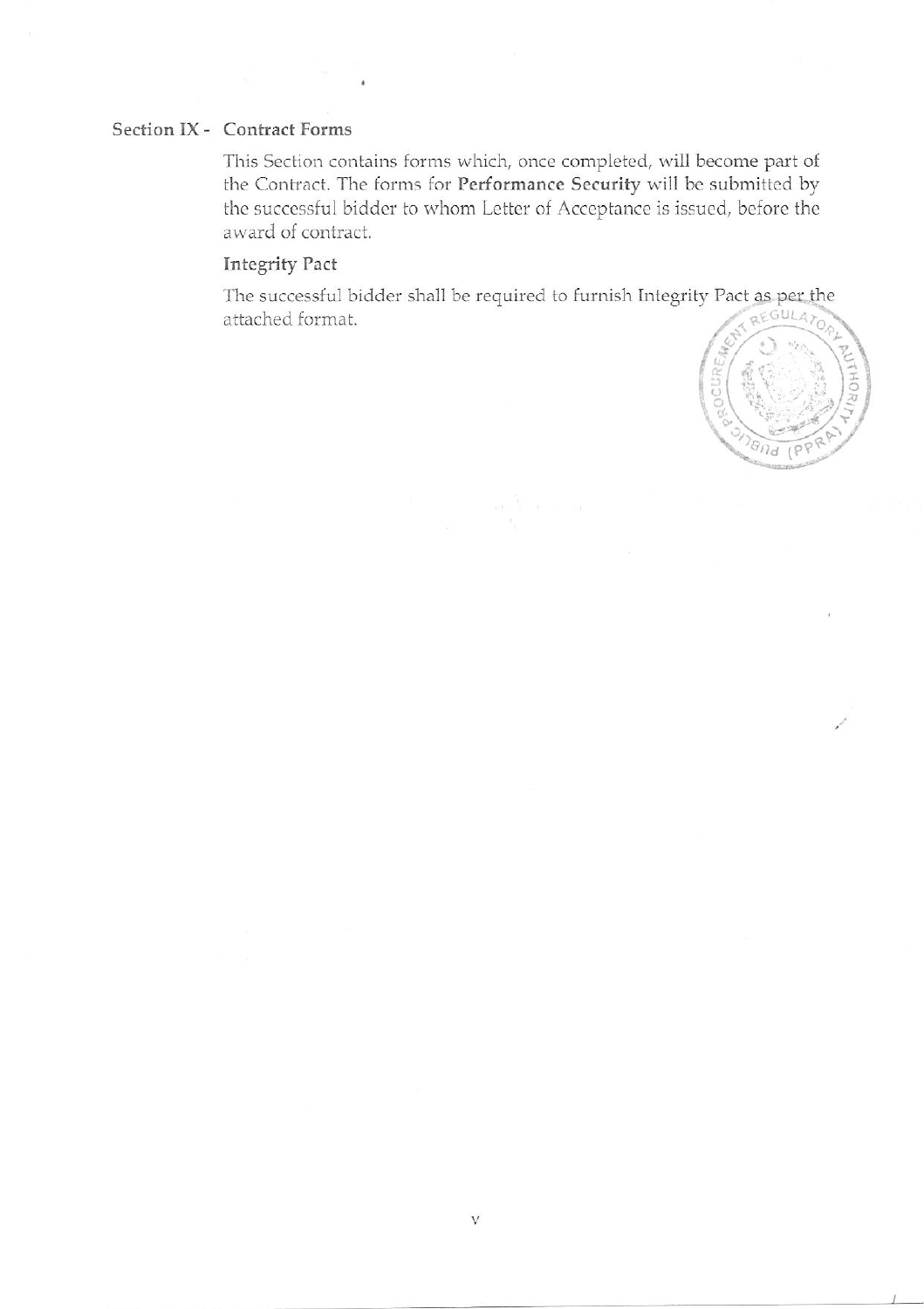## PART-A

## BIDDING PROCEDURE & REQUIREMENTS

 $\tilde{\chi}$ 

### SECTION I: INVITATION TO BIDS

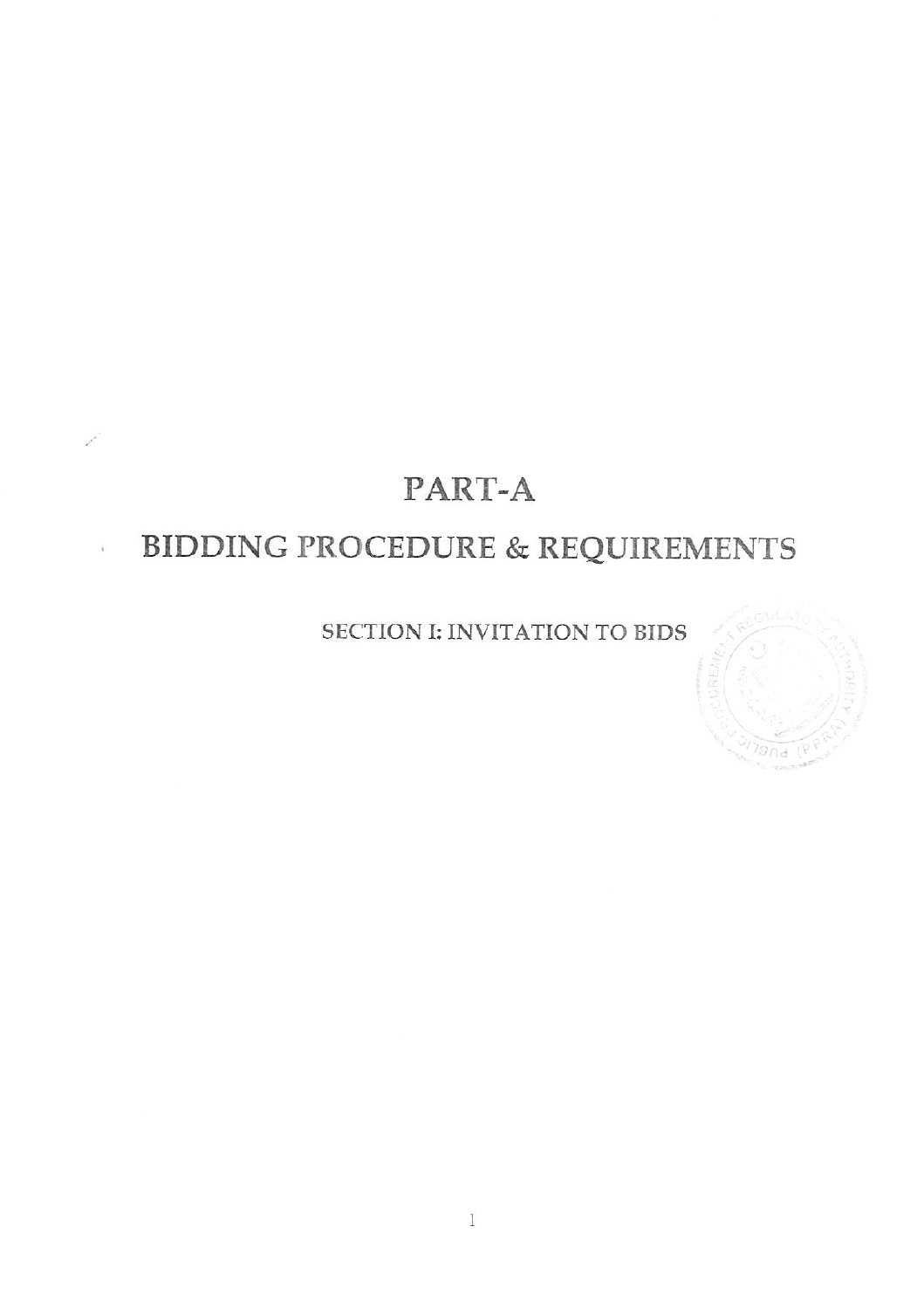[Insert Name of Procuring Agency]

#### [Insert Logo]

#### Bid No. .........................

For

[Insert title or brief description of the goods]

#### Invitation to Bids

Date: ......................

- 1. This Invitation to Bids follows the Procurement Notice (PN) or Procurement Advertisement (PA) No. -------- for the subject Project/Procurement which appeared in [insert media] vide dated [insert dates of issue of PN/PA].
- 2. The Procuring Agency has reserved the funds for the procurement planned during the financial year *[insert the financial year*]. It is intended that part of the proceeds of the fund will be used to cover eligible payment under the contract for the [insert the name of the contract].

or

The *[insert name of Procuring Agency]* has received/has applied for/intends to apply for a *[loan/credit /grant]* from the *[name of financing institution]* towards the cost of [insert name of project], and it intends to apply part of the proceeds of this [loan/credit/grant] to cover eligible payments under the contract for [insert name of the contract].

- 3. The [Insert the name of the Procuring Agency] now invites sealed bids from eligible Suppliers of [insert brief description of the information systems to be procured].
- 4. The bidding shall be conducted in line with the [insert procedure of procurement] procedure of the Public Procurement Rules 2004 and any Regulations, Regulatory Guides, Procurement Guidelines or Instructions issued by the Authority (from time to time), and is open to all potential bidders.
- 5. All bids must be accompanied by a Bid Security [if Bid Security so requires] in an acceptable form in the amount of [insert the amount in local currency] or freely convertible currencies in case of foreign Bidders.



OR